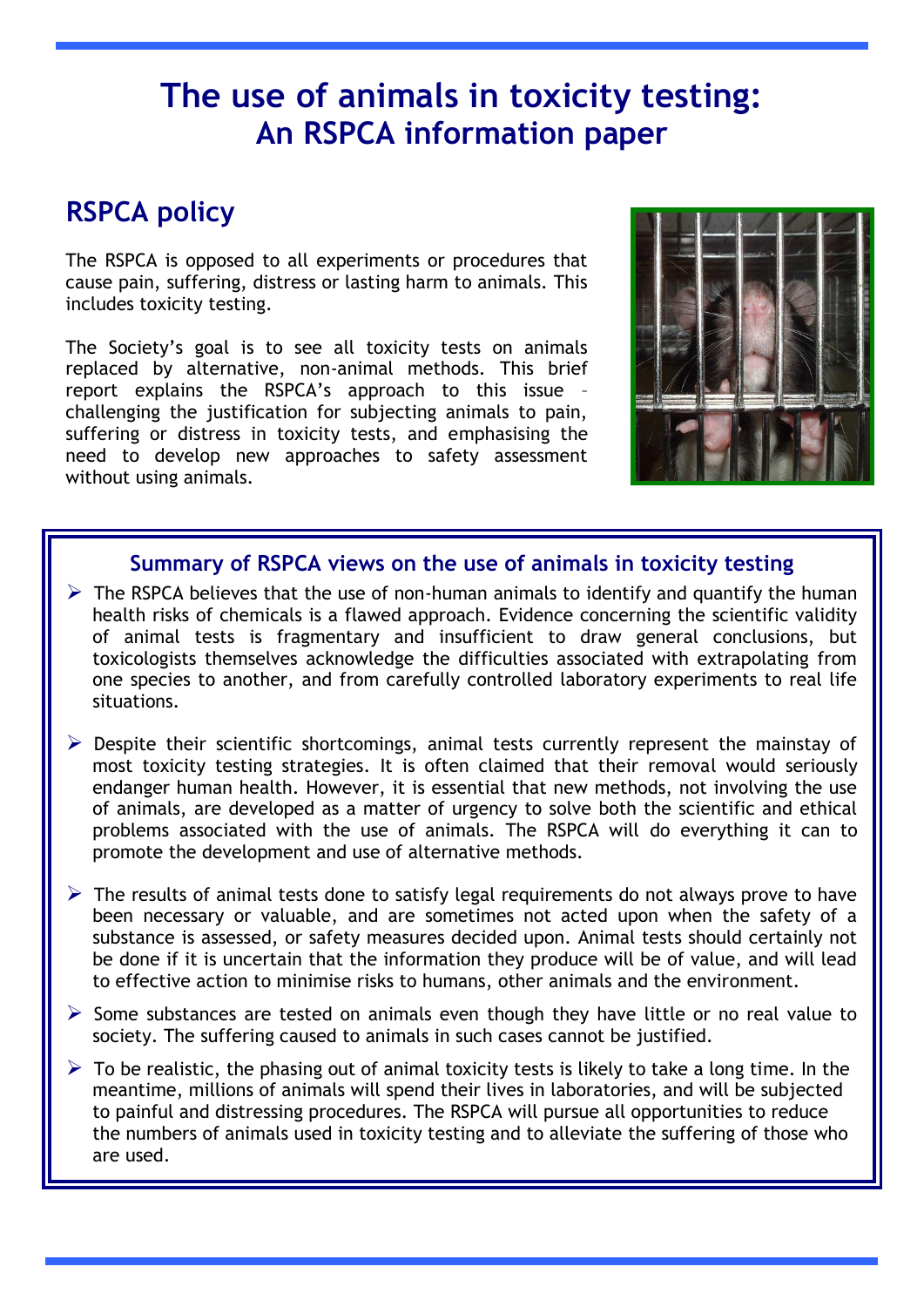## **What toxicity testing means for animals**

Statistics published by the Home Office<sup>1</sup> show that in Great Britain, 429,665 animals were used in 2009 in procedures described as "*toxicology and other safety/efficacy evaluation*". Many species were used including mice, rats, dogs, monkeys, birds and fish.

| Animals used in toxicology in |         |
|-------------------------------|---------|
| Great Britain, 2009           |         |
| Mice                          | 188,083 |
| Rats                          | 117,040 |
| Guinea pigs                   | 6,360   |
| <b>Rabbits</b>                | 7,325   |
| Dogs                          | 3,755   |
| Non-human primates            | 2,122   |
| Farm animals                  | 3,431   |
| Birds                         | 13,694  |
| Fish                          | 85,566  |
| Other species                 | 2,289   |
| Total                         | 429,665 |

A large number of different tests are classified as toxicology procedures, but all are intended to find out what effects a chemical or product will have on the health of living animals. This is usually done to help predict the possible effects on people or the environment, including the animals in it.

Most (78%) toxicology tests are done on new medicines, or as a quality control measure for products such as vaccines. A substantial number of animals are also used in basic research on toxicity, and in the safety testing of chemicals used in industry and agriculture. Very few tests are done on household products, and none on cosmetics in the UK, although animals are still used in cosmetics testing in other countries.

**Toxicity testing as a whole results in a great deal of animal pain, suffering, distress and death.** There are many potential sources of stress and suffering within a laboratory environment, such as transport, confinement in laboratory cages, and even standard husbandry procedures such as cage cleaning. However, the biggest problem is the tests themselves.



**Animals suffer pain and distress from the effects of being dosed with chemicals on their skin or into their eyes, by injection, by stomach tube, or by inhalation. For inhalation studies, rats or mice are often confined to small tubes and forced to breathe contaminated air for a number of hours.**



 $\overline{a}$ 

Much more severe suffering will result if the substance being tested is poisonous. Some of the symptoms observed in toxicity testing include internal bleeding, diarrhoea, loss of appetite, aggression, salivation, changes in blood pressure, coma, convulsions, tremors, loss of fur and hair, dehydration, or nasal discharge. Very severe adverse effects can occur extremely rapidly as a result of nerve toxicity. For example, in a test for toxins in shellfish, mice may show signs of substantial distress from shock and extensive trauma, accompanied by violent and rapid leg and body movements, gasping for breath, collapse, and finally death from heart failure. Fortunately, few of the animals used in toxicity testing suffer to such an extent, but almost all animals are killed at the end of testing, for post mortem examination.

<sup>1</sup> Home Office (2010) Statistics of Scientific Procedures on Living Animals Great Britain 2009 (London: The Stationery Office)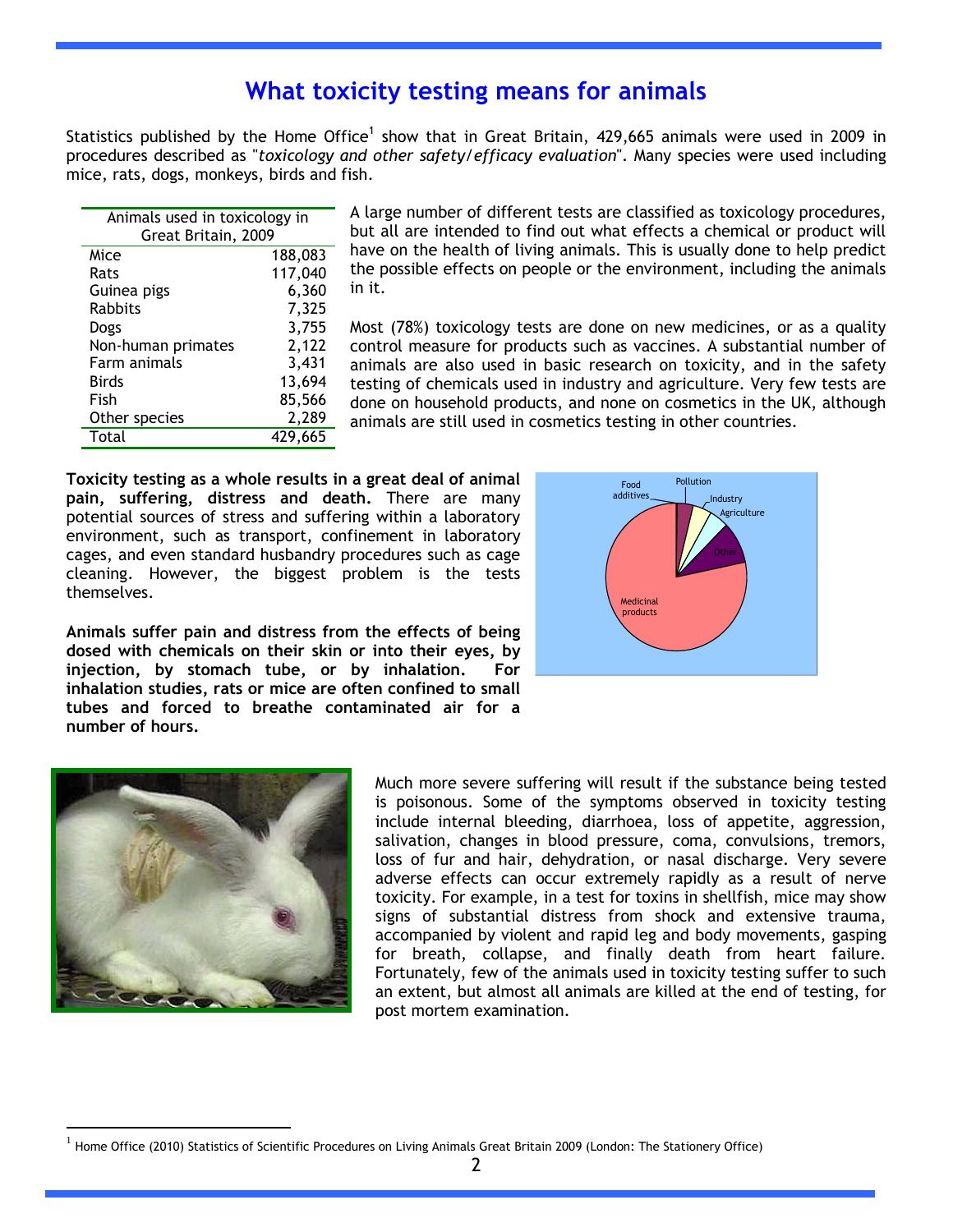## **Toxicity testing: Does the end justify the means?**

The purpose of toxicity testing is to provide information on the biological effects of substances, so that precautions can be taken to protect humans, animals and the environment from the adverse effects of products used in medicine, industry, agriculture, and the household<sup>2</sup>. Some tests involving the use of live animals are intended to predict the likely effects of chemicals on species other than humans (environmental toxicology), but the majority are intended to provide information considered necessary for the protection of human health.

The main justification given for the use of animals in toxicity testing is therefore that the tests are necessary for the protection of human health, and that without animal testing the health of people exposed to chemicals during use, manufacture or transport would be at risk. The claimed justification for causing laboratory animals pain, suffering, distress and lasting harm in toxicity tests therefore rests upon a number of assumptions:

- 1. that the results of animal toxicity tests can be used with "reasonable" reliability to predict the risk of adverse effects resulting from the exposure of humans to specific substances;
- 2. that the results obtained from animal tests will actually be used to decide on effective measures to protect human health, and that these measures will be implemented;
- 3. that the substance being tested is of sufficient value to society to justify the harms caused to the animals used to assess its safety;
- 4. that information of equivalent value in the protection of human health cannot be obtained by other means, not involving the use of animals.

The RSPCA believes that **all of these assumptions should be challenged**. We will take a closer look at each one in the following sections.

### **Assumption 1: Are animal tests scientifically reliable and valid?**

There is an ongoing debate about whether toxicity tests on animals are, or are not, scientifically valid. Neither of the absolute positions on this question are sustainable or really helpful, a point made by both the Animals Procedures Committee (APC)<sup>3</sup> and the Nuffield Council of Bioethics working party on the Ethics of Animal Experimentation<sup>4</sup>. The RSPCA is, in any case, opposed to these tests on animal welfare and ethical grounds and wishes to see them replaced, *whether they are scientifically valid or not*. Nevertheless, the Society believes that it is essential to critically question the scientific validity of individual animal tests and their various applications on a case by case basis, since this will encourage and facilitate the development and use of alternative methods.

Challenging the scientific validity of animal tests can, however, elicit a totally inappropriate response from scientists: "We must design and carry out better animal tests"! For example, attempts have been made to overcome the problem of species differences in drug metabolism by breeding and using animals who have been genetically altered to be more like humans. Using larger numbers of animals, and taking more samples, is another general approach that has been suggested for improving the predictive ability of the tests. All of these approaches are counterproductive and increase the burden on animals even more – this is not an acceptable way to solve the problem.

Animal toxicity tests should be replaced on animal welfare and ethical grounds, regardless of whether or not they are scientifically valid

**When challenging the scientific validity of animal tests, it is essential to emphasise that ultimately the deficiencies of using animals as 'models' of humans can only be overcome by adopting fundamentally new approaches. The development and validation of advanced tests, based for example on** *in vitro* **methods,** 

 $\overline{a}$ 

 $^2$  More information on the regulations governing the testing of different types of product, and the process of safety assessment, will be available in the RSPCA information paper "Product safety regulations and testing on animals" (*available Autumn 2005*)

<sup>3</sup> APC (2003) *Review of Cost-benefit Assessment in the use of Animals in Research*. London: Home Office

<sup>4</sup> Nuffield Council on Bioethics (2005) *The Ethics of Research Involving Animals.* London: Nuffield Council on Bioethics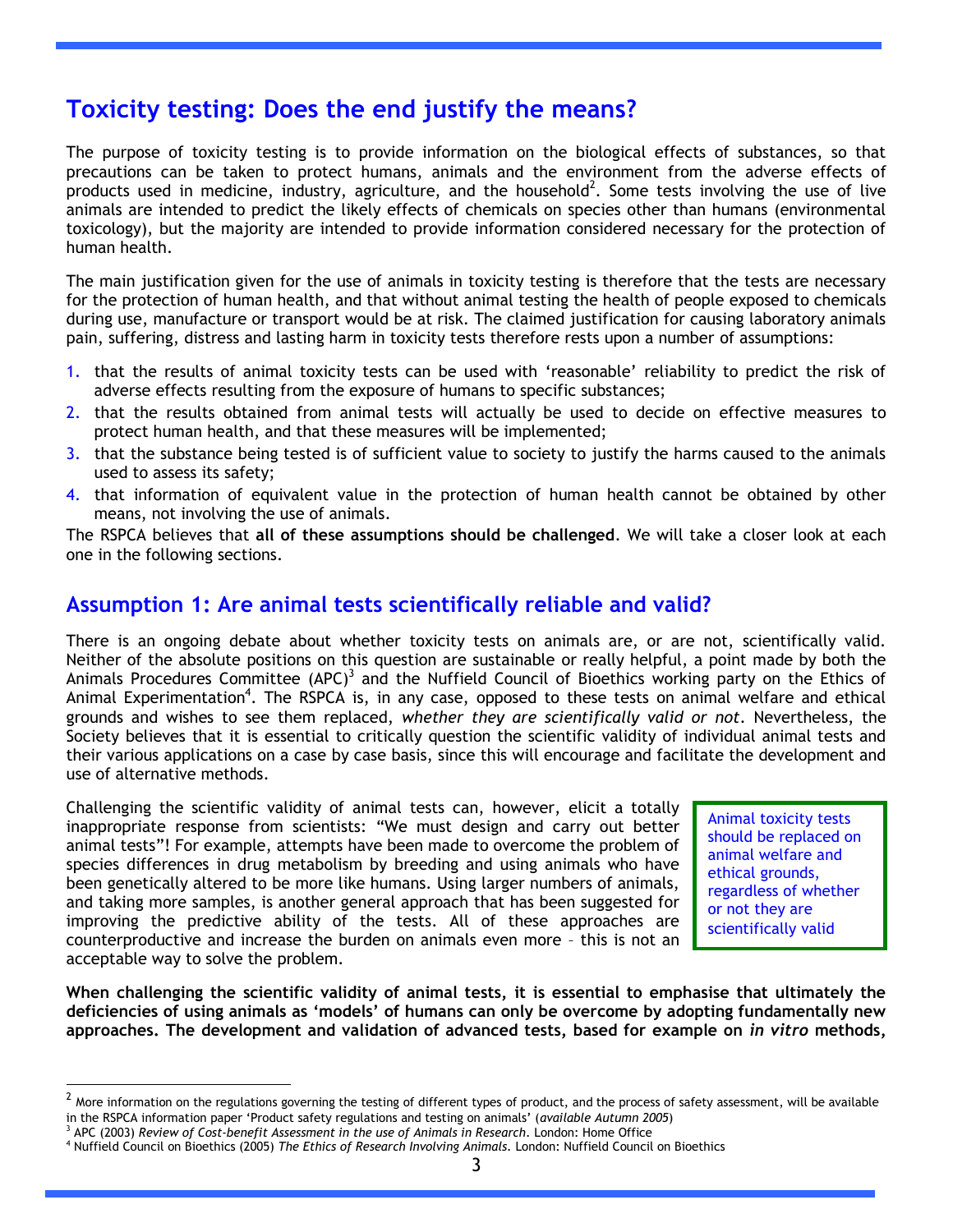**computer modelling, and ethically acceptable studies on humans, must go hand-in-hand with phasing out the animal tests.**

#### **1.1 Limitations of animal tests**

There are many different animal toxicity tests, measuring different effects (from skin irritancy to birth defects and cancer), using different species, and giving different types of information. It is improbable that all these tests are totally invalid for all purposes, but there are many reasons why animal tests cannot be expected to predict the adverse effects of human exposure to a chemical with complete accuracy. Some of these relate to species differences in the way in which chemicals are absorbed, chemically altered, excreted, or bound to specific molecules within the body. Others are related to the specialised conditions used in the laboratory, lack of diversity in the animals used (genetic background, age, diet and so on), and the use of small sample sizes (small numbers of animals). In fact, similar considerations of diversity and sample size also cause serious problems in correctly interpreting clinical trials of new medicines on human volunteers.

For some examples of studies into the accuracy of animal toxicity tests, see Annex 1

The limitations of animal tests are widely acknowledged by scientists and regulatory authorities, and a number of studies have been done in an attempt to find out exactly how accurate or inaccurate various animal toxicity tests are. Some examples are given in Annex 1. However, a major problem with estimating the accuracy of animal tests is that the 'true' effect of each chemical (the actual effect of the substance on people) is often unknown, particularly if the tests suggest a severe hazard and the substance is only used under strictly controlled conditions.

In their defence, toxicologists say that the results of animal tests are only part of the process of assessing the risk of exposing people to substances, and that they need to be interpreted in the light of experience and by using existing knowledge of factors such as species differences in chemical metabolism. They claim that, by and large, toxicology has a good record of protecting human health, and that animal tests play an important role.

**In fact, animal tests have become accepted as part of the standard way of predicting human toxicity without any formal attempt to show that the results they produce are valid.**

#### **1.2 Animal tests and adverse drug reactions**

One of the areas where the success or failure of animal tests should be most obvious is in the testing of new medicines. Patients are deliberately exposed to drugs, and the actual effects of the drug should be easy to measure. These effects can then be compared to the predictions made on the basis of animal tests. Indeed,

the high incidence of "adverse drug reactions" (ADRs) reported by doctors has been taken as evidence that animal testing is alarmingly unreliable. However, this conclusion is unhelpful and all too easy to dismiss for several reasons. For example, drugs undergo extensive clinical trials in people before they are released onto the market. If the incidence of ADRs is high, then the validity of the clinical trials is at least as suspect as that of the earlier animal tests.

Part of the problem is the use of a relatively small homogenous sample of test subjects (whether human or animal), and failing to detect problems that might affect only a particular sub-population (for example groups with a specific genetic background). In fact, human trials generally involve larger numbers of subjects than the animal tests<sup>5</sup>. Another factor that must be taken into account is that a large proportion of ADRs are related to overdose, inappropriate use, unexpected interactions between drugs,



 $\overline{a}$  $5$  Typically, up to 5,000 patients are treated in clinical trials. An equivalent repeated dose study in animals (e.g. a 1 month study) might use 160 rats and/or 32 dogs. In total, about 1,500 animals are used for all tests.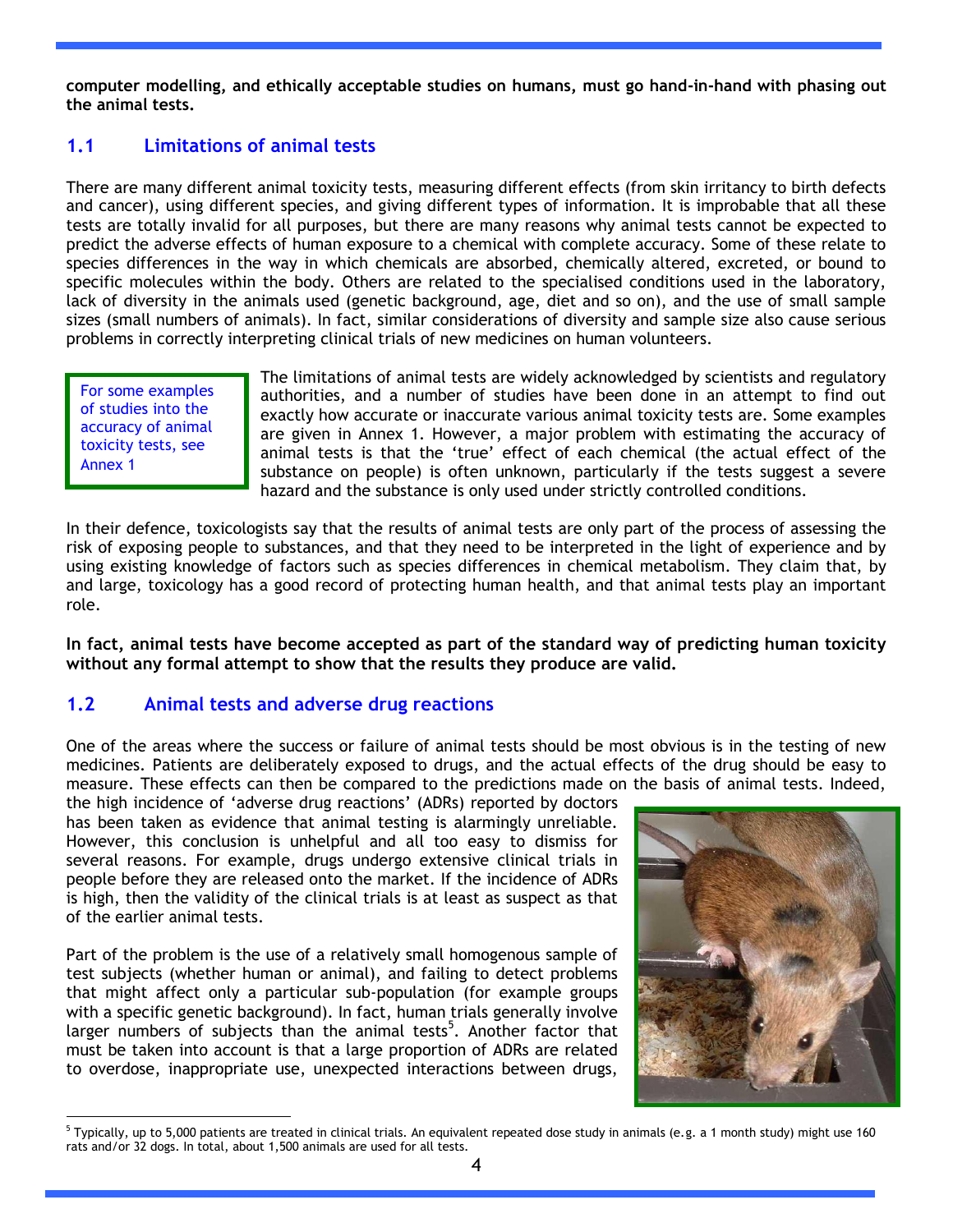and the risky use of drugs in desperate clinical situations. Animal tests are not designed to prevent adverse reactions under these circumstances.

The largest study of the validity of animal tests on medicines has been carried out by the International Life Sciences Institute<sup>6</sup> (see also Annex 1), which looked at a large number of cases where drugs caused serious side effects during clinical trials. Since the purpose of animal tests is primarily to protect the health of the volunteers in these trials, the cases examined were all examples of where animal testing seemed to have failed. By re-examining the results of the animal tests, the authors showed that in 73% of cases they could find evidence of the side effects that later occurred in humans. Remarkably, they did not attempt to explain why the drugs proceeded to clinical trial regardless of this evidence. In fact, the study gets us very little further in deciding how accurate the animal tests really were. There is no indication from this analysis of how often the results of animal tests correctly predict that a drug is safe, nor how often drugs are dropped because of their effects in animals (in which case we will never know whether the drug would have caused toxicity in humans).

**In conclusion, there is a pressing need for better, more comprehensive studies of the validity of animal tests that take proper account of the results of animal tests and how those results are interpreted and used. Until then, it will be very difficult to make real progress in the debate on validity.**

#### **Assumption 2: Are the results of animal tests used effectively?**

This is a key question, since there is absolutely no justification for subjecting animals to pain, suffering, distress and lasting harm if the information obtained is not used (a) in the overall assessment of the risk a substance poses to human health, and (b) to underpin effective measures to manage that risk. No test should be done if it is superfluous; so appropriate decisions about the management of the risk to humans should result from each of the tests carried out.

In many cases, the safety testing of chemicals religiously follows regulations or guidelines that prescribe a set of tests, which is often called "check-box" testing. This approach has been widely criticised because not all tests will give necessary or valuable information for all chemicals. The completion of a full set of tests, before the implications of the results of each are carefully considered, is an approach favoured by the authorities because it reduces administration. Industry, on the other hand, generally prefers an "intelligent" approach, which tests first for those effects that are most likely to lead to stringent safety precautions or restrictions on use. **The RSPCA strongly** 

If the results of animal tests are not going to be used, then **the tests should not be done in the first place**

**supports this structured approach, not least because it allows the more imaginative use, and more rapid introduction, of non-animal methods.**

The need to develop and define an intelligent approach to safety testing is currently very acute because of recent changes to the European Union (EU) legislation on chemicals. A regulation on the Registration, Evaluation, Authorisation and restriction of Chemicals (REACH) came into force in 2007. Based largely on the traditional approach of prescribed sets of tests for chemicals, this Regulation could result in the testing of about 30,000 substances over the next ten years. Millions of animals could be used unless new approaches to safety assessment are rapidly developed and brought into use. **The RSPCA, and Eurogroup for Animal Welfare, have lobbied hard for a more thoughtful approach to gathering information under REACH, based on extensive sharing of information between companies, the use of alternative methods, and case-by-case consideration of the need for information for adequate risk management, given the intended uses of each chemical and the likely human exposure. We also support the tiered, stepwise testing schemes suggested by FRAME<sup>7</sup> and ECVAM<sup>8</sup> .**

Even where animal tests are thought to be essential for safety assessment, their actual influence in ensuring the safe use of chemicals is often in doubt. The commercial, technological and economic importance of a

 $\overline{a}$ 

<sup>6</sup> Olsen, H., Betton, G., Robinson, D., Thomas, K., Monro, A., Kolaja, G., Lilly, P., Sanders, J., Sipes, G., Bracken, W., Dorato, M., Van Deun, K., Smith, P., Berger, B. & Heller, A. (2000). Concordance of the toxicity of pharmaceuticals in humans and in animals. *Regulatory Toxicology and Pharmacology* **32**, 56–67.

<sup>&</sup>lt;sup>7</sup> Fund for the Replacement of Animals in Medical Experiments: Paper published in ATLA (Alternatives To Laboratory Animals) Vol 31, 7-19, 2003. <sup>8</sup> European Centre for the Validation of Alternative Methods: Published as Supplement 1 of ATLA Vol 30, 2002.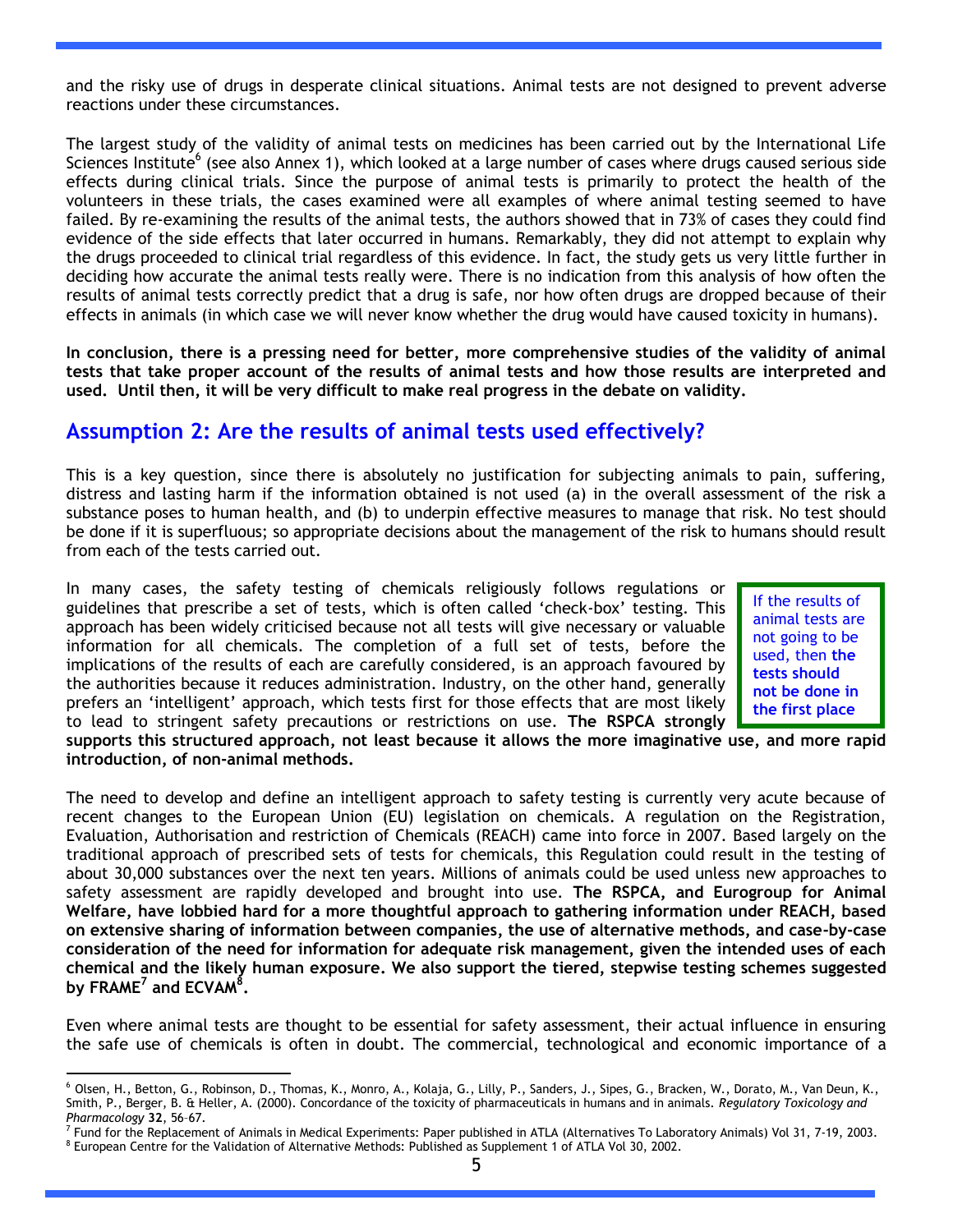chemical plays an important part in determining how rapidly and thoroughly the information provided by toxicity tests is acted upon. When industry is adamantly opposed to restrictions on a valuable chemical, they will strongly challenge the validity and accuracy of animal tests. The weaknesses of animal tests, as discussed above, are heavily stressed and exposed. This can lead to the seemingly endless repetition of animal studies, with modifications, that is totally inconsistent with the faith in the reliability of animal tests that is often

Industry is prepared to vigorously challenge the validity of animal tests - if the results indicate that the use of a commercially important chemical should be restricted

expressed by regulatory authorities and toxicologists. **In an attempt to clarify the significance of a hazard, or the degree of risk posed by a chemical to humans, tests will be carried out in a widening range of animal species, with continual modification of the treatment and observation protocols (see Annex 2 for an example). This is a completely unacceptable situation.**

In the RSPCA"s opinion, toxicity tests should not be conducted on animals unless it is clear beforehand exactly what action will be taken in the event of a particular outcome. Authorities should not demand animal tests if they do not have sufficient

confidence in them to stand by the results and use them to enforce the necessary restrictions on the use of a chemical, without further testing.

### **Assumption 3: Are all chemicals worth testing?**

Generally speaking, the authorities that regulate the marketing and use of chemicals do not assess the potential value of the substances they deal with. They are primarily concerned with ensuring their safe production and use. In the case of food additives, a technological need for a new additive must be demonstrated before it can be used, and for pharmaceuticals, demonstration of efficacy (evidence that a medicinal product is effective in the treatment of a disease) may be a necessary prerequisite for licensing. However, product licensing does not depend on the potential "social" value, or need for a new product. For example, some pharmaceuticals are developed almost exclusively for commercial reasons, rather than to fulfil an urgent medical need. In particular, so-called "Me-too" drugs are designed to do the same job as an existing drug but, being a different chemical substance, can have patent protection and provide greater profits for a particular company.

Authorities that control the use of animals for experimental purposes could – and should - include the likely societal value of chemicals and products as a factor when deciding whether to allow safety tests on animals. In the UK, the Home Office could consider the potential benefit of a chemical as a factor in the cost-benefit assessment required under the Animals (Scientific Procedures) Act 1986. In practice, this does not happen –

the only benefit that is recognised (and it is usually regarded as sufficient) is that of protecting human and animal health and the environment against toxicity. **This means that animals are caused pain, suffering and distress to enable the marketing of products whose value is highly debatable. This is unacceptable to the RSPCA.**

Animals should not suffer to enable humans to have a never-ending array of products on the market

So, in general, the potential value of a product to society is not usually a factor that affects decisions to carry out safety testing in animals. The one exception to

the rule is the ending of animal testing of cosmetics and cosmetic ingredients in the EU<sup>9</sup>. It has become widely accepted that the word 'cosmetic' implies 'trivial and unnecessary'. Cosmetics are seen by many people as "vanity products", and animals should not suffer for human vanity. It should be clearly understood that the decision to end animal testing of cosmetics has not been taken on the assumption that their safety can be adequately assessed by other methods. The rationale is that we do not need new cosmetics, and that ceasing to develop them obviates the need for safety testing of new ingredients. There are sufficient good cosmetics ingredients that have already been passed as safe.

This principle could be extended to household products, such as 'new and improved' cleaners, because they only serve the trivial purpose of pandering to the desire for novelty, or for a misguided aspiration for total cleanliness. However, a major problem with ending animal testing on trivial or unnecessary products is the question of categorisation. The definition of a cosmetic product has caused difficulties in the past, since some

 $\overline{a}$  $9$  The testing of cosmetics or their ingredients on animals was ended in the UK in 1997/8, and in the whole of the EU in 2009.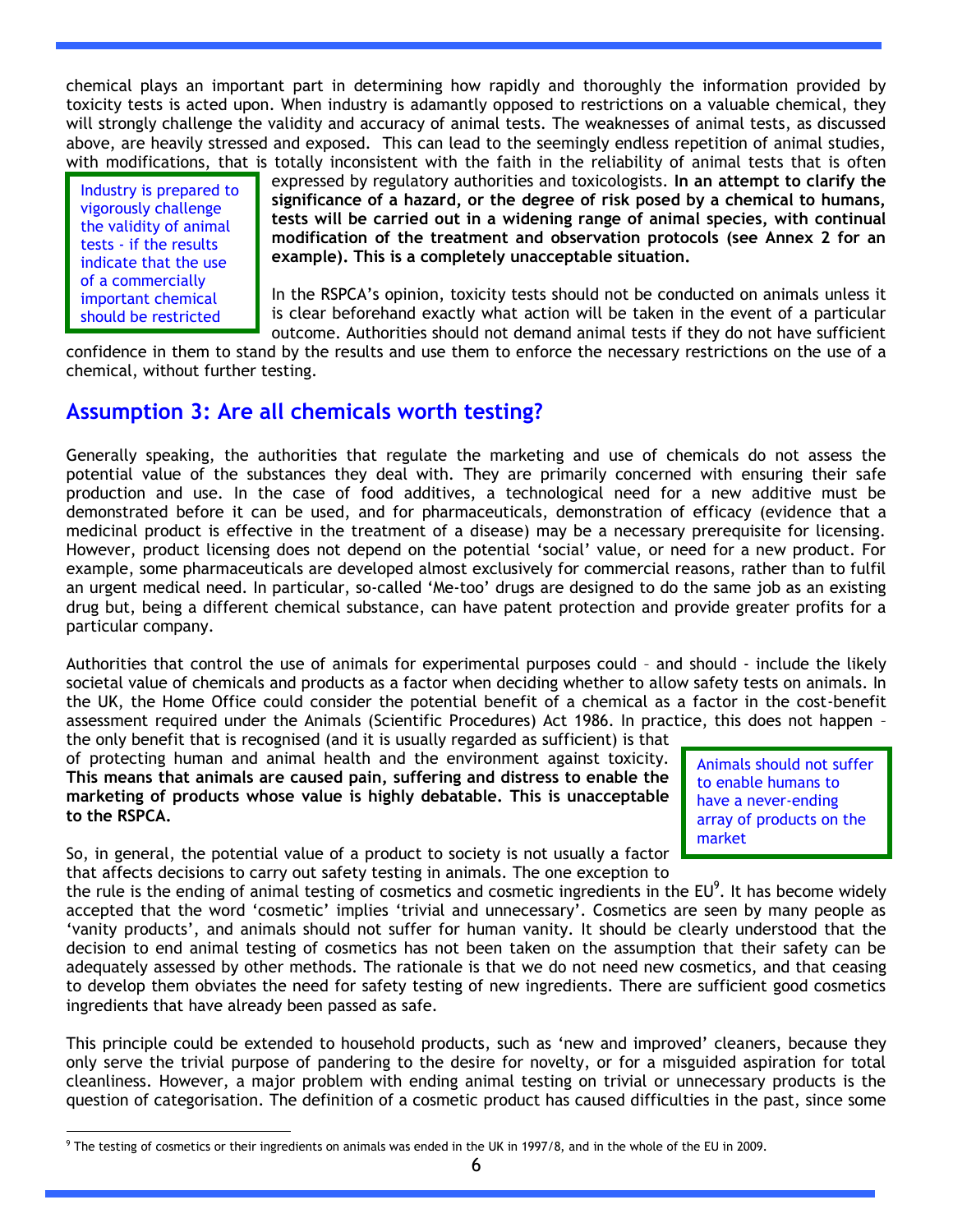"cosmetics", such as sunscreens, have functions in protecting health. Defining "household" products is even more difficult, and in both categories some products will have more real value than others. (Note, papers on the testing of cosmetics and household products on animals have been prepared by the Boyd Group, with substantial input from the RSPCA $^{10}$ .)

Ideally, the potential value of each chemical should be assessed individually, but who should decide whether animal testing is justified or not? How should the benefits be defined and weighed? There are undoubtedly great difficulties in making judgements about the value of chemicals, which may have potential benefits of different kinds, for specific sectors of society, or particular individuals. Weighing these benefits against animal suffering would be contentious, and, on a practical level, would cut across many government departments.

**The RSPCA was at the forefront of achieving the UK and EU bans on testing cosmetics on animals. A similar approach is taken for other types of inessential product, wherever they can be sufficiently categorised and defined. The Society advises the public of the animal testing carried out on new products and warns them of the potential consequences for animals of buying 'new and improved' products.**

## **Assumption 4: Can toxicity testing be done without using animals?**

It is now generally accepted (and it is a legal requirement throughout the EU) that animals must not be used in tests if there is an alternative method of obtaining the required information without using animals. Non-animal methods are, in fact, widely used in many stages of the assessment of the safety of various chemicals. However, their acceptance for regulatory purposes is limited and is dependent upon extensive standardisation and validation of each alternative method. This can take a very long time.

A concerted effort should be made to develop and implement humane alternative methods **immediately**

The deficiencies of non-animal methods which are most often cited by toxicologists and regulators are (a) their inability to model the complex interactions that occur between tissues in an intact animal (or human), and (b) their inability to detect unexpected effects in any of the many tissues of the body. For example, the amount of a chemical that is needed to kill cells in a culture of human connective tissue could be very different from the dose which would be lethal to a rat or human, because the chemical may not be absorbed into the body, or because it acts specifically on liver or nervous tissue.

There are a number of ways in which these deficiencies can be overcome or negated. Computer methods and *in vitro* tests can be used to detect basic interactions between chemicals and biological target molecules. For example, chemicals can be tested for reaction with DNA *in vitro*, a method which has been used for many years to indicate whether a chemical is likely to cause mutations. This test tells us nothing about the dose that would cause birth defects or cancers in animals or humans, but it is used as an early indicator or 'screen' for substances that may be dangerous. Also, alternative tests can be combined into "batteries" covering various aspects of a chemical"s action. For example, effects on several important cell types can be tested *in vitro* simultaneously, and the results combined with mathematical predictions of how the chemical would be distributed in the body, and information from other *in vitro* tests on how the chemical is metabolised.



 $\overline{a}$ <sup>10</sup> *The use of Animals for Testing Cosmetics - A Discussion Paper from the Boyd Group*, July 1998, and *The use of Animals in Testing Household Products - A Discussion Paper and Statement of Principle*, December 2002: available at: http://www.boyd-group.demon.co.uk/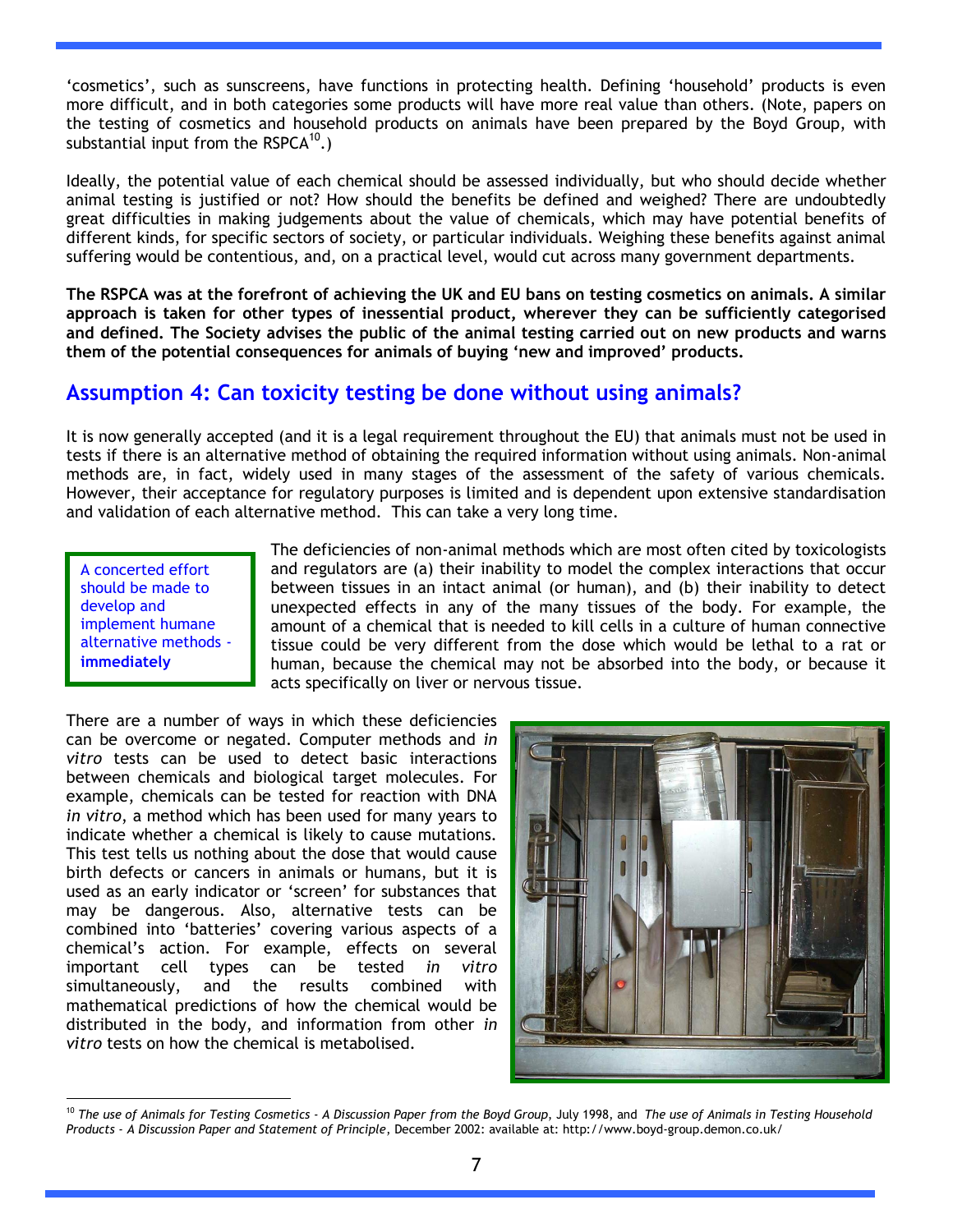It is true to say that at present no alternative method, or combination of methods, can give a reliable indication of *all* the toxic effects of a chemical, and the doses at which the effects are likely to occur – but this information may not be needed. More research is needed to develop better non-animal tests for toxicity. **The RSPCA has supported such research and lobbies for more funding from the Government, the EU and other funding bodies. At the same time, the Society promotes the use of the available alternatives to the fullest possible extent, for example in its activities on REACH.**

In the long term, there are encouraging signs of progress towards replacing animals in toxicology. New methods, involving analysis of the way in which the activity the genes within individual cells are altered by toxic chemicals ("genomics") hold out promise for a radical overhaul of toxicology. The US National Toxicology Program has published a 'Roadmap for the future'<sup>11</sup> which envisages the "*development of, and gradual transition to, vastly improved and higher-throughput methods for predicting the toxicological impacts of environmental agents*"*.* (Clearly they believe that vast improvement is necessary and possible.) This, they say, would involve a "*transition in methods from predominantly mammalian screens toward more* in vitro *systems*" and they also state that "*a central theme in all these activities is to be mindful of the animal resources needed and to strive to address the Three Rs effectively*".

#### **Summary comment**

The RSPCA believes that the four basic assumptions that underpin the current reliance on animal safety tests should be more vigorously challenged, because in many cases they simply do not hold up under scrutiny. **Hundreds of thousands of animals suffer and die in toxicology procedures every year, all because far too little priority is given to replacing animal tests within the regulatory system.** 

Substantially more commitment to and financial support for the development and use of alternative approaches is needed from both government and industry. In addition, the overwhelming, monumentally bureaucratic regulatory system and the cautious and conservative approach of regulatory authorities responsible for assessing the safety of substances and products need to be challenged.

**This situation is unacceptable on animal welfare, scientific and therefore ethical grounds.** 

**Research Animals Department Science Group RSPCA Aug 2010 (***original:June 2005***)**

 $\overline{a}$ <sup>11</sup> *A National Toxicology Program for the 21st Century: A Roadmap for the Future*. November 2004

<sup>8</sup>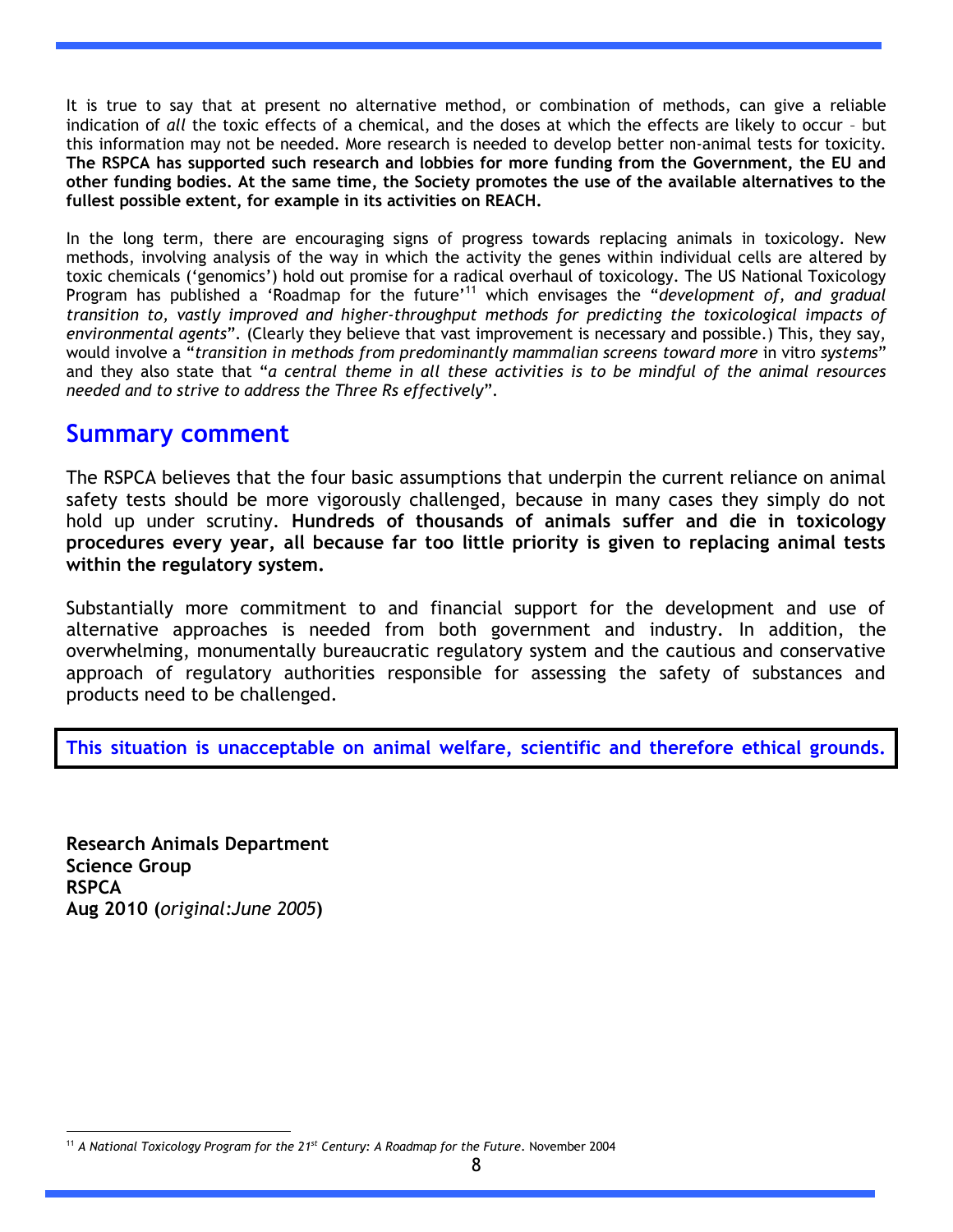#### **Annex 1: Some examples of studies of the accuracy of animal tests**

 $\rightarrow$  The Multicenter Evaluation of *In Vitro* Cytotoxicity (MEIC) study<sup>1</sup> was coordinated by the Scandinavian Society for Cell Toxicology. Data were collected from poisons centres and used to calculate the lethal blood concentrations of 50 chemicals to people. These concentrations were compared with the lethal doses of the same chemicals tested in rat and mouse acute toxicity tests. The correlation was relatively poor ( $R^2$  = 0.62 to 0.65), and cell culture tests for cytotoxicity were at least as good.

 $\rightarrow$  An extensive interlaboratory study documented very high variability in eye and skin irritation test results among 24 labs<sup>2</sup>. Similarly, a comparison of 281 cases of accidental human eye exposure to various household products with rabbit eye test data for these products found little or no predictive value for the rabbit test ( $R^2 = 0.48$ )<sup>3</sup>. Investigators with the US Food and Drug Administration found no clear relationship between rabbit and human eye responses and concluded that the rabbit eye test is "plagued" by lack of reproducibility<sup>4</sup>. A comparison of data from rabbit tests and four-hour human skin-patch tests for 65 substances found that 45% of classifications of chemical irritation potential based on animal tests were incorrect<sup>5</sup>.

 $\rightarrow$  Many criticisms have been voiced regarding rodent carcinogenicity (cancer) bioassays. Their reproducibility appears to be poor<sup>6</sup>, but species differences in response are the greatest cause for concern. One study showed that cancer tests in rats were only 70% predictive for carcinogenicity in mice<sup>7</sup>, and another that 46% of substances tested by the US National Toxicology Program were carcinogenic in rats but not in mice, and vice versa<sup>8</sup>.

Given that rats and mice are more biologically similar to one another than either is to humans, it is reasonable to assume that rodent-human concordance is far less than 70%. It is now quite clear that many chemicals cause cancer in rodents by mechanisms that do not operate in humans (rodent-specific carcinogens)<sup>9</sup>. The concordance between rodent studies and human epidemiology studies is poor; one literature review found that 19 out of 20 probable human non-carcinogens tested in rodent bioassays gave positive results (induced cancer)<sup>10</sup>. Rodent cancer bioassays therefore produce an unacceptably large number of false positive results and, of greater public health concern, Salsburg<sup>11</sup> reported that rodent bioassays were capable of identifying only 37 % of a group of known human carcinogens.

- $\rightarrow$  An examination of the responses of 12 animal species to 11 groups of known human teratogens<sup>11</sup> revealed that positive predictivity of human birth defects may be as low as 40 percent in rabbits, which also exhibit a false negative rate of 40 percent. An unacceptably high rate of false positives is also a concern: Of 1,223 definite, probable, and possible animal teratogens, fewer than 2.3 percent can be linked to human birth defects.
- $\rightarrow$  A study of 140 drugs that caused unexpected human toxicity during clinical trials, suggested that for 71% of these drugs there was evidence of the relevant toxic effect in the results of the animal tests<sup>13</sup>. This is often quoted as evidence that the preclinical animal tests were accurate in 71% of cases. However, the study also indicates that rodent assays were only 43% predictive of human toxicity, the added predictive capacity being provided by additional tests in non-rodent species. It is also a fact that, in all 140 cases, the preclinical testing did not prevent toxicity occurring in human subjects, i.e it failed.

The poorest predictivity of animal tests was found to be liver toxicity (55% concordance) and hypersensitivity/cutaneous reactions (35%). Haematological and gastrointestinal toxicities had the highest rate of prediction by animal tests (91 and 85% respectively). The adverse effects studied were detected in human clinical trials and were only included if they were considered "severe", i.e. resulted in termination of drug development. Effects found after drug approval and general use were not included.

This analysis gives no indication of the value of animal studies in predicting severe toxicity, where compounds are not permitted to be given to humans at all. A very large number of candidate drugs never get to clinical trials - rightly or wrongly, we do not know. In other words, the rate of **true and false positive** predictions, based on preclinical studies, is not estimated. Similarly, drugs that showed no significant toxicity in either animals or humans are also excluded i.e. **true negative** predictions.